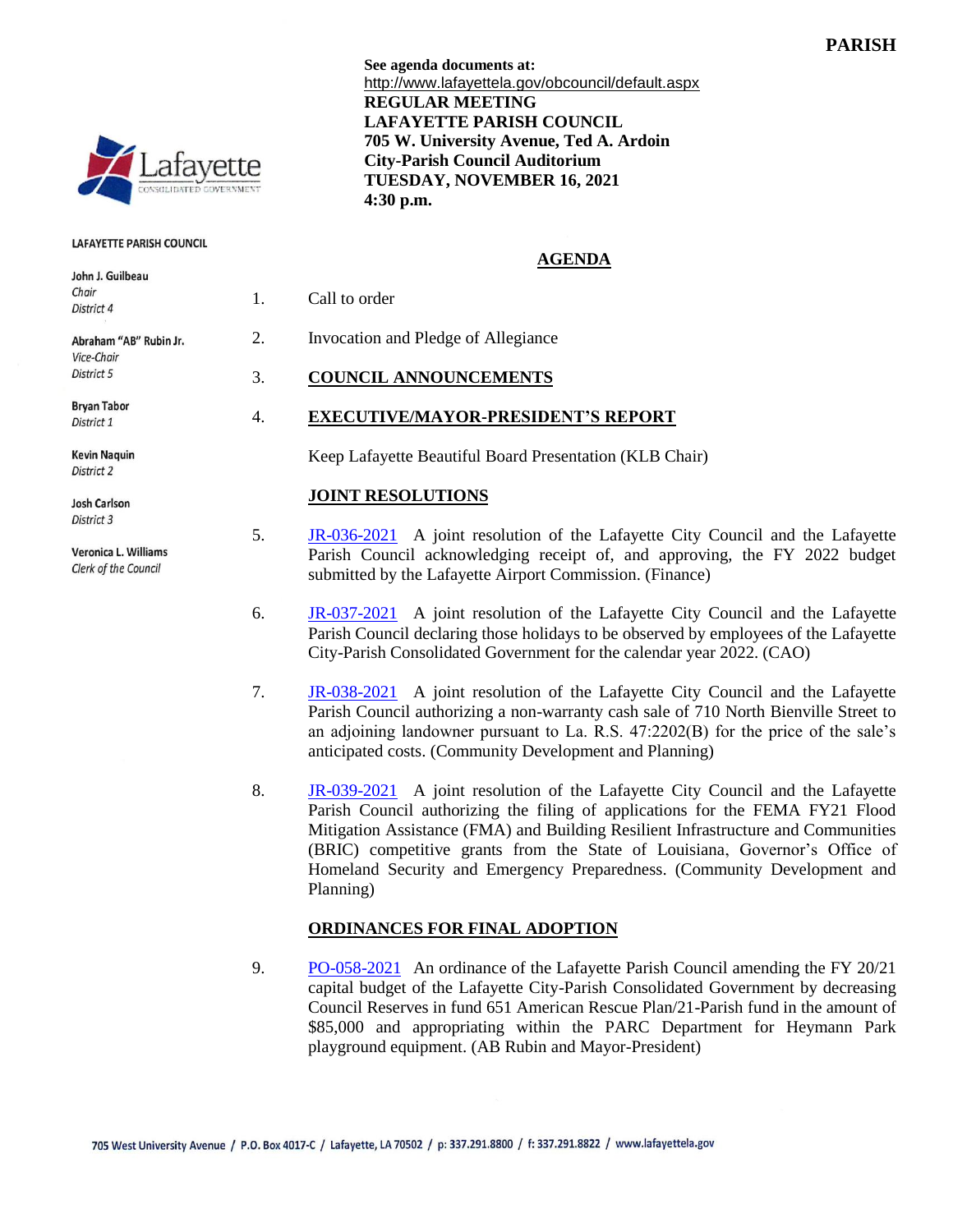- 10. [PO-059-2021](http://apps.lafayettela.gov/OBCouncil/ViewDocument.aspx?docID=2064556) An ordinance of the Lafayette Parish Council amending the FY 21/22 capital budget of the Lafayette City-Parish Consolidated Government by decreasing Council Reserves in Fund 651 American Rescue Plan/21-Parish fund in the amount of \$2,000,000 and appropriating within the office of the Chief Administrative Officer, Juvenile Detention Division for Juvenile Detention Center Safety Improvements. (AB Rubin and Mayor-President)
- 11. [PO-060-2021](http://apps.lafayettela.gov/OBCouncil/ViewDocument.aspx?docID=2064564) An ordinance of the Lafayette Parish Council amending the FY 21/22 capital budget of the Lafayette City-Parish Consolidated Government by decreasing Council Reserves in Fund 651 American Rescue Plan/21-Parish fund in the amount of \$2,000,000 and appropriating within the Public Works Department for Prejean Road Flood Mitigation and Upgrades Project. (Bryan Tabor and Mayor-President)
- 12. [PO-061-2021](http://apps.lafayettela.gov/OBCouncil/ViewDocument.aspx?docID=2064566) An ordinance of the Lafayette Parish Council amending the FY 21/22 capital budget of the Lafayette City-Parish Consolidated Government by decreasing Council Reserves in Fund 651 American Rescue Plan/21-Parish fund in the amount of \$1,250,000 and appropriating within the Public Works Department for City-Parish Hall Public Health and Safety Updates Project. (John Guilbeau and Mayor-President)
- 13. [PO-062-2021](http://apps.lafayettela.gov/OBCouncil/ViewDocument.aspx?docID=2064570) An ordinance of the Lafayette Parish Council amending the FY 21/22 capital budget of the Lafayette City-Parish Consolidated Government by decreasing Council Reserves in Fund 651 American Rescue Plan/21-Parish fund in the amount of \$1,500,000 and appropriating within the Public Works Department for Bayou Vermilion Flood Control – Chappuis Project. (AB Rubin and Mayor-President)

# **APPEAL**

14. [Appeal](http://apps.lafayettela.gov/OBCouncil/ViewDocument.aspx?docID=2064574) of Parish Planning Commission Action Miramar Subdivision Resubdivision of Lots 1-6 Case No. PC2021-0052

# **INTRODUCTORY ORDINANCES**

- 15. [PO-063-2021](http://apps.lafayettela.gov/OBCouncil/ViewDocument.aspx?docID=2064588) An ordinance of the Lafayette Parish Council amending the FY 21/22 operating budget of the Lafayette City-Parish Consolidated Government to provide for adjustments to election expenses due to the October 9, 2021 election being moved to November 13, 2021. (Finance)
- 16. [PO-064-2021](http://apps.lafayettela.gov/OBCouncil/ViewDocument.aspx?docID=2064592) An ordinance of the Lafayette Parish Council amending the FY 21/22 operating budget and adjusting the manning tables of the Lafayette City-Parish Consolidated Government by decreasing Council Reserves in Fund 651 American Rescue Plan/21-Parish Fund in the amount of \$280,224 and appropriating within the CAO's Office for the addition of one (1) temporary position. (John Guilbeau and Mayor-President)
- 17. [PO-065-2021](http://apps.lafayettela.gov/OBCouncil/ViewDocument.aspx?docID=2064593) An ordinance of the Lafayette Parish Council amending the FY 21/22 operating and capital budget of the Lafayette City-Parish Consolidated Government by decreasing Council Reserves in Fund 651 American Rescue Plan/21-Parish Fund in the amount of \$100,000 and appropriating within the Fire Department for radios for volunteer fire departments. (Josh Carlson and Mayor-President)
- 18. [PO-066-2021](http://apps.lafayettela.gov/OBCouncil/ViewDocument.aspx?docID=2064606) An ordinance of the Lafayette Parish Council amending the FY 21/22 operating and capital budget of the Lafayette City-Parish Consolidated Government by decreasing Council reserves in Fund 651 American Rescue Plan/21-Parish Fund in the amount of \$93,000 and appropriating within the Lafayette Parish Coroner's Office for the purchase of a new cooler. (John Guilbeau and Mayor-President)
- 19. [PO-067-2021](http://apps.lafayettela.gov/OBCouncil/ViewDocument.aspx?docID=2064609) An ordinance of the Lafayette Parish Council amending the FY 21/22 operating and capital budget of the Lafayette City-Parish Consolidated Government by increasing the use of Prior Year Fund Balance in Fund 264 Courthouse Complex Fund in the amount of \$750,000 and appropriating within Fund 262 Correctional Center Fund for the purchase of land for a new Parish jail. (Kevin Naquin)
- 20. Comments from the public concerning the above introductory ordinances.